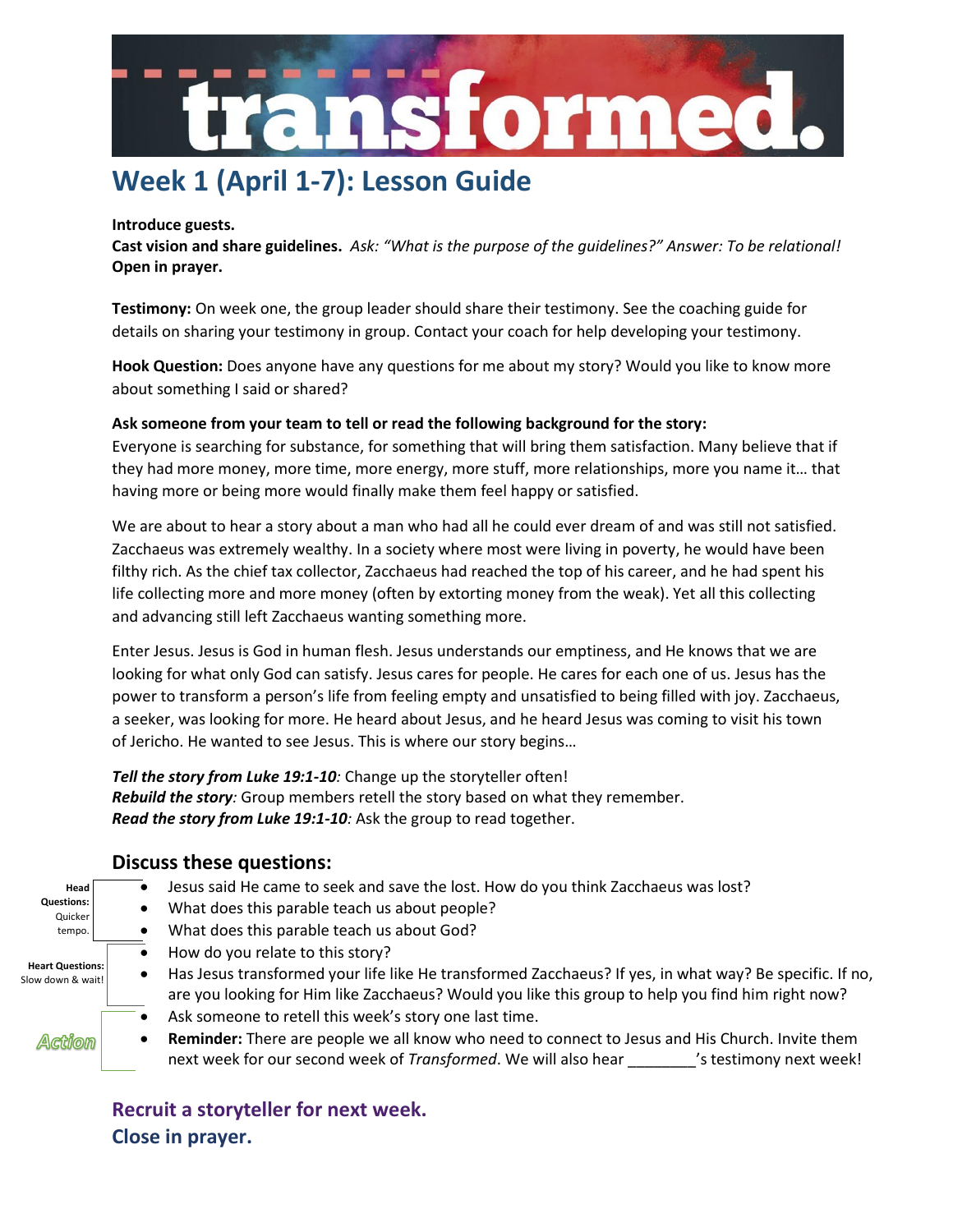

# **Week 1: Coaching Guide**

### *Testimonies in Group during Mission Month*

Mission Month begins this Sunday on Easter. The theme for the month is *Transformed: Stories of Broken People Restored by God's Grace.* The audience for this theme is first and foremost the guests that we will all be working to invite to our groups in April. It is important your group gets this memo.

The curriculum outline for each group meeting will be similar, but we are adding a new element:

- Introduce guests.
- Guidelines.
- Prayer.
- **TESTIMONY.**
- Hook Question.
- Background.
- Story.
- Discussion.
- Prayer.

On week one, you, as the group leader, are tasked with the responsibility of sharing your testimony with your group. When you share your testimony, be *brutally* honest. Get *very* transparent. Show the people in your group how Jesus has *transformed* your life. **Here are the basic questions that you will need to consider and answer as you share your testimony:**

- 1. Who were you without Jesus and the gospel? What was your childhood like? Your years of sin? How was sin your master in your past? How did it control you?
- 2. Enter Jesus. When did you meet Him? What was your condition? How did you meet Him? What happened?
- 3. Who are you now because of Jesus? How has He transformed your life? What do you think your life would have been like without Jesus?
- 4. How has this group helped you grow in maturity and in your relationship with Jesus? What role has this group played in your fight for faith in Jesus and the gospel? How has Jesus been using this group to minister salvation to you on a regular basis?

Your coach is available to help you refine and develop your testimony if you need help. To effectively share your testimony, you must reflect on your past and ask God to help you understand how Jesus has transformed your life based on truth from His Word. It is out of this understanding that you will articulate your story.

After you share your story on week one, it will be your job to recruit someone to share their testimony on weeks 2, 3, and 4. As the intentional leader, you must make yourself available to help them develop their testimony, just like your coach is available to you. You need to share this page